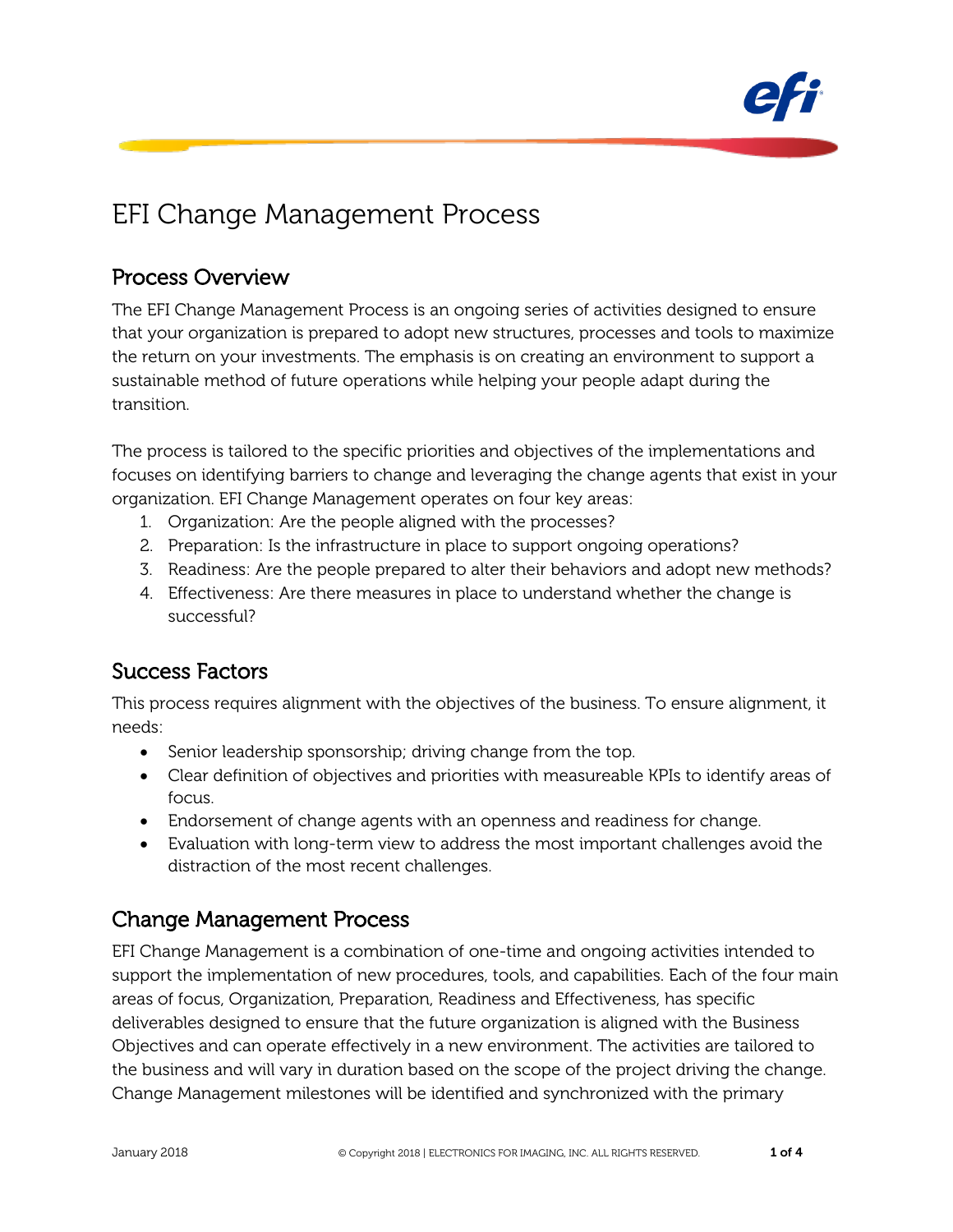project plan, creating clear actions with measurable results that will inform the overall project.

#### Area 1: Organization

This area examines the impact of future state processes on the organization's structure, including employees, equipment and locations. The organization is examined to ensure that each process area has sufficient staff enabled to expertly execute in all roles and responsibilities.



Departmental and individual goals and incentives are reviewed to ensure sustainable alignment with the Business Objectives. This evaluation includes:

- Organization Structure Compare roles in current and future state to ensure proper staffing levels and alignment
- Job Description/Task List Compare specific tasks in current and future state roles to identify changes in daily activities that will require additional skills or training
- Physical Structure Review overall company structure to ensure employees and equipment are in the right locations to support the future state organization
- Incentive Evaluation Review incentives/KPIs for alignment with system adoption, recommend changes to KPIs as needed to drive change.

#### Area 2: Preparation

After the future state definition, it is time to prepare the environment. This area focuses on identifying the infrastructure changes necessary to support ongoing operations, including preparation of SOPs, training plans, documentation, and even physical workspace transformations.



Implementation projects are focused decision-making, software configuration, and core team training. End user training is often treated as a one-time activity, however once the implementation ends the organization must be able to repeat its training as employees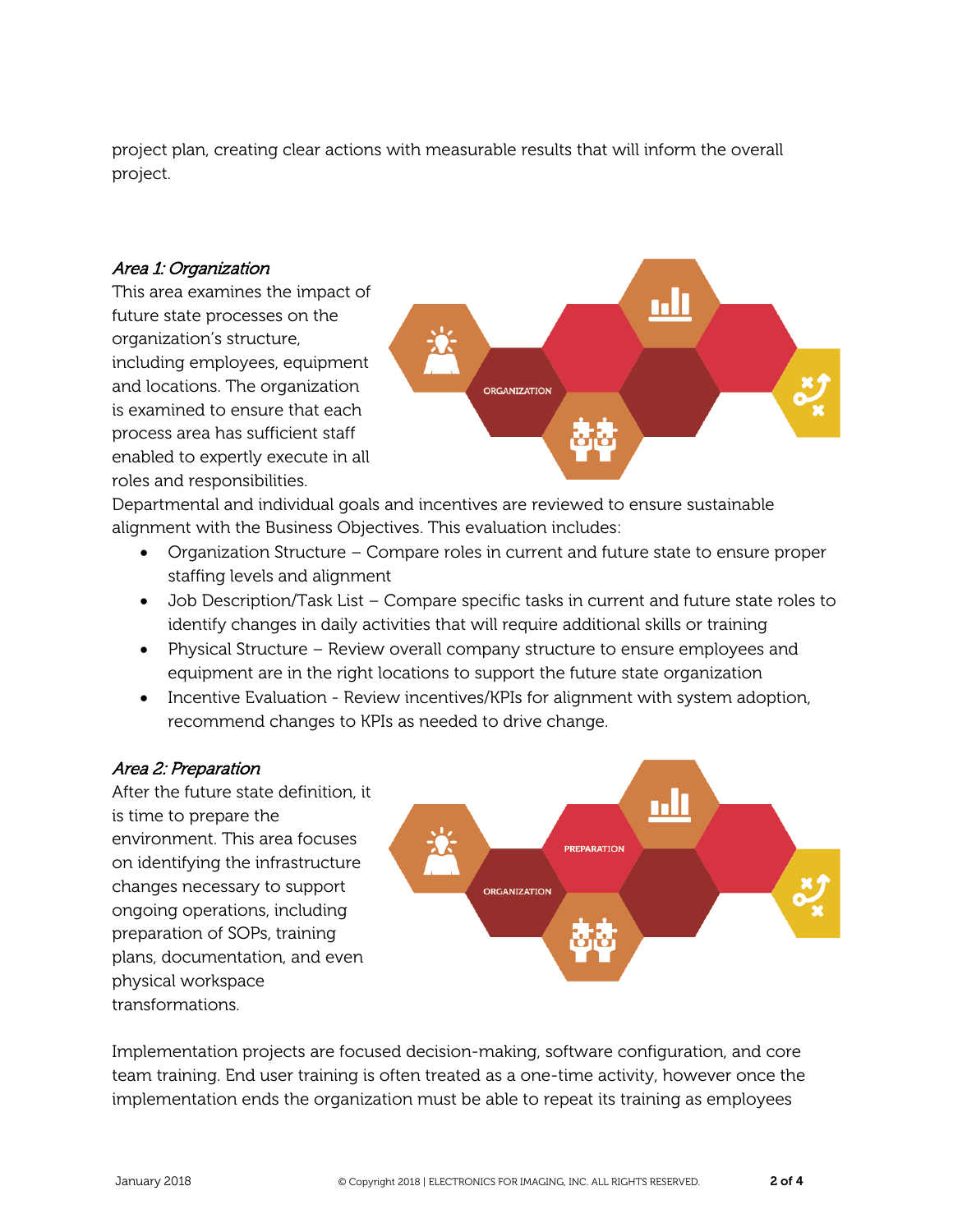change roles and new employees enter the business. Preparation activities create the tools required to enable a sustainable program. Depending on the project being supported, activities may include:

- SOPs Creation and validation of standard operating procedures for the future state, including processes for ensuring sustainability
- Training Development of role-based training plans and custom curriculum for trainers and/or end users, including change management training
- Workspace Transformations Creation of plans based on organization research to align physical workspaces and organization structures to best support future state workflows
- New System Adoption and Sustainability Specification of processes and systems to encourage user adoption of future state workflows and tools

### Area 3: Readiness

Readiness is a set of ongoing activities designed to ensure that employees understand what the transformation project is doing and why. The focus is on the ability and willingness of people to change. Even passive resistance can prevent a transformation project from



succeeding; therefore it is important to manage the human side of the implementation.

These activities are applied in three areas:

- 1. Individual Alignment: Identifying and addressing the concerns of detractors while leveraging the backing of supporters.
- 2. Education: Ensuring employees understand the motivations and benefits of the change.
- 3. Communications: Enabling leaders and managers to describe the change and address employee concerns.

The motivation for change is developed through communication programs conducted at regular intervals. These communications provide the staff with visibility to the current activities of the project, descriptions of the future state, and the connection between the benefits and the objectives of the business. Gathering feedback is critical, and when used properly this feedback creates trust and buy-in by creating a two-way conversation about the project. Activities in this area may include: